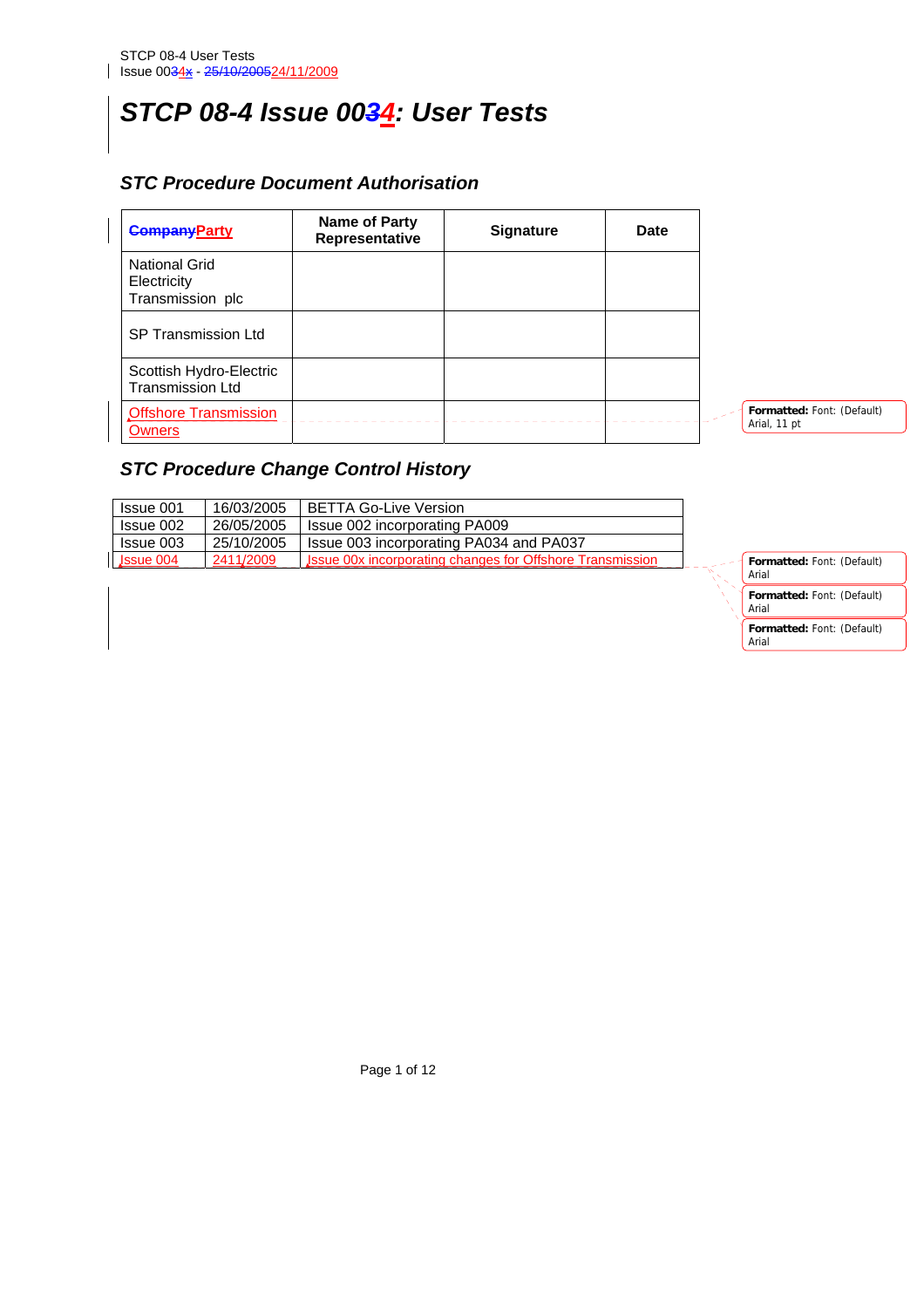#### **1 Introduction**

#### *1.1 Scope*

- 1.1.1 This procedure describes the arrangements and process across the NGET-TO interface to facilitate User Tests and is complementary to the User compliance Test requirements specified under the Grid Code.
- 1.1.2 User Tests carried out under this procedure may involve Plant and Apparatus forming part of the GBNational Electricity Transmission System or make use of TO resources or be of interest to the TO as part of the operation of their assets.
- 1.1.3 A proposal for a User Test may be made by either NGET or a User. If a TO identifies a need for a User Test, the TO shall request that NGET proposes such a Test on its behalf.
- 1.1.4 This procedure covers Tests of:
	- User Plant and Apparatus returning to service following maintenance or overhaul that requires Tests as part of or following energisation;
	- User Plant and Apparatus requiring compliance or monitoring Tests that are not required to be carried out under STCP 19-3: Operational Notification and Compliance Tests or STCP 19-4: Commissioning / Decommissioning;
	- Any other Tests proposed by a User or NGET to confirm the satisfactory performance of the User Plant and Apparatus.
- 1.1.5 This procedure describes the data exchange requirements between NGET and the TOs to facilitate planning and implementation of User Tests.
- 1.1.6 This procedure applies to NGET and each TO and for the purposes of this process TO means;
	- SPT; and
	- SHETL: and
	- All Offshore Transmission Licence holders as appointed by OFGEM

In the event that specific conditions or exceptions are made in the document relating to an<sup>4</sup> Onshore TO or Offshore TO these will be prefixed appropriately.

#### *1.2 Objectives*

- 1.2.1 This process specifies the following:
	- the responsibilities of NGET and the TO in relation to User Tests:
	- the requirements for exchange of information across the NGET / TO interface; and
	- the means of communication to be used across the NGET / TO interface.
- 1.2.2 This procedure is designed to enable Parties to discharge their responsibilities under the STC and to ensure that responsibilities are clear.

#### **2 Key Definitions**

#### *2.1 For the purposes of STCP08-4:*

- 2.1.1 **Operational Effect** is as defined in the Grid Code as at the Code Effective Date and for purposes of this STCP only, not as defined in the STC.
- 2.1.2 **Tests Proposer** means either NGET or a User .
- 2.1.3 **Tests Proposal** means an outline provided in writing of the actions proposed to be carried out as part of an investigation into some aspect of the User Plant and Apparatus or network.
- 2.1.4 **Tests Programme** means a detailed sequence of actions provided in writing to be carried out as part of an investigation into some aspect of the User Plant and Apparatus or network.
- 2.1.5 **User Test** means a test proposed by NGET or a User on a User's Plant or Apparatus.

Page 2 of 12

**Formatted:** Bullets and Numbering **Formatted:** Indent: Left: 0 cm, Hanging: 1.25 cm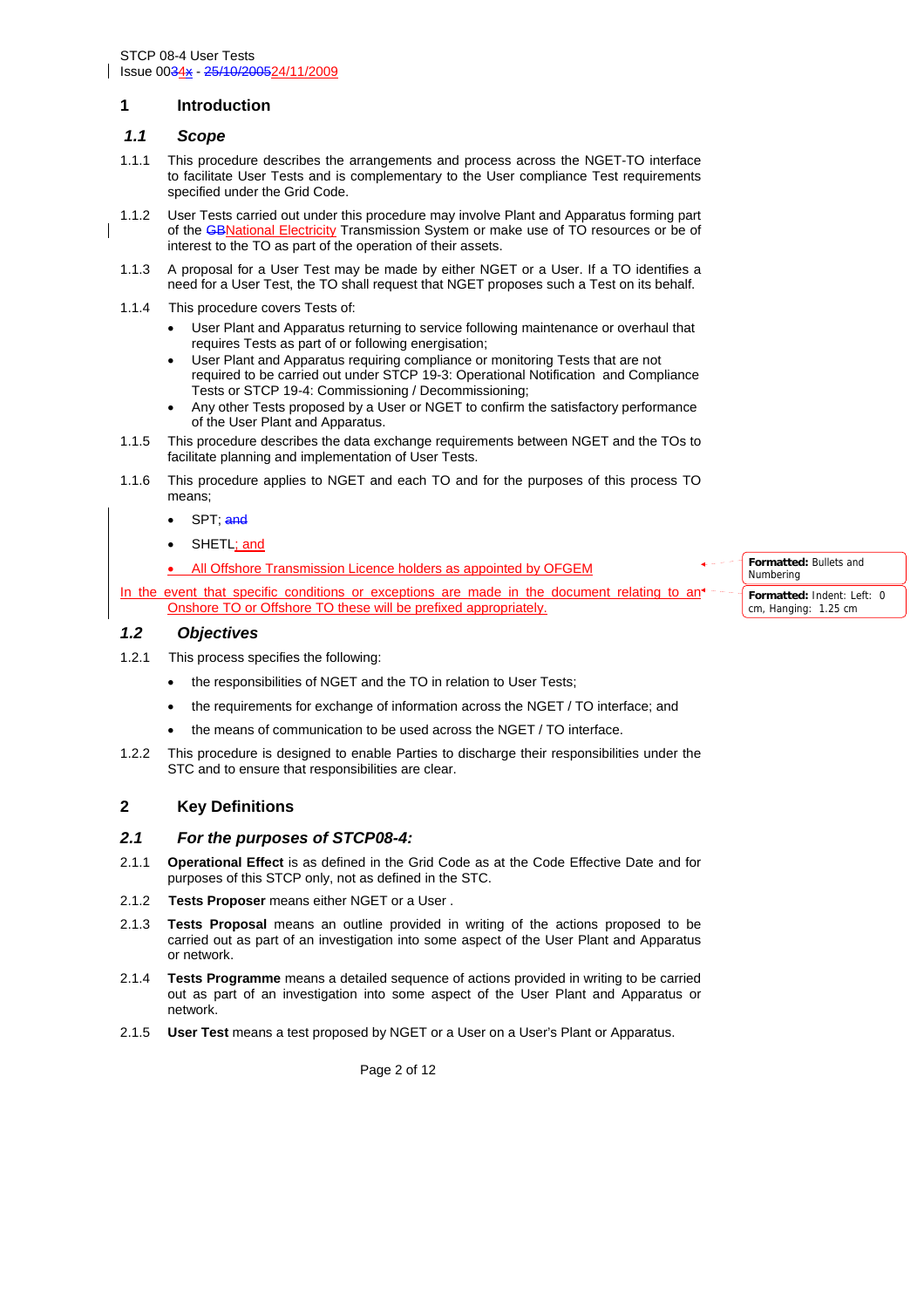#### **3 Process**

#### *3.1 General*

- 3.1.1 All User Tests shall be planned to ensure all Plant and Apparatus remains within the applicable capability limits specified by the asset owner and carried out in such a manner that there is minimal impact on the **GBNational Electricity** - Transmission System.
- 3.1.2 As part of the User Tests Programme operation of some Plant and Apparatus may be temporarily transferred to a TO by formal agreement between NGET and the TO, and that TO shall then become the point of contact for the operation of that Plant and Apparatus.
- 3.1.3 NGET shall be responsible for operational liaison in order to obtain agreement with each affected TO or affected User for User Tests to proceed. Where NGET intend to transfer operation of Plant and Apparatus to a TO as part of the agreed Tests Programme, NGET shall inform each affected User and/or each affected TO. Prior to the transfer of operation NGET shall advise all affected parties. When NGET have given permission for a TO to act as a point of contact, NGET shall contact and advise each affected User that the TO has become the point of contact and that the Tests will commence shortly.
- 3.1.4 The category of User Tests (either minor or major) will be agreed with the parties involved as part of operational liaison. Tests proposed by a User or involving User's Plant or Apparatus will normally be considered as major Tests unless agreed otherwise by NGET. Major Tests are those Tests considered sufficiently complex by a party to require a Tests Programme to be submitted in accordance with Section 3.2. Tests considered to be minor shall not require a Tests Programme.
- 3.1.5 If a TO identifies a need for a User Test, the TO shall request that NGET proposes such a Test on its behalf. If NGET receives such a request from a TO, NGET shall propose a User Test as soon as reasonably practicable unless NGET believes that the TO's request is unreasonable in which case it will provide TO with its reasons in writing.

#### *3.2 Tests Procedure Preparation*

#### **Tests Proposal**

- 3.2.1 NGET or a User may propose User Tests.
- 3.2.1.1 If NGET receives a proposal for User Tests from a User, NGET shall procure that the User provides to NGET, as soon as reasonably practicable;
	- a Tests Proposal; and
	- any updates required to the Tests Proposal as a result of agreed changes.

Wherever practicable, NGET shall request that the Tests Proposal shall be submitted to NGET a minimum of 13 weeks prior to the date of the Tests but as soon as practicable in all circumstances.

- 3.2.1.2 If the Tests Proposer is NGET, NGET shall prepare a Tests Proposal and be responsible for change control of the Tests Proposal, providing any updates required to the Tests Proposal as soon as reasonably practicable. Where practicable, NGET shall prepare the Tests a minimum of 13 weeks prior to the date of the Tests but as soon as practicable in all circumstances.
- 3.2.1.3 Tests agreed and proposed by NGET on behalf of a TO shall be treated as a Tests proposal by NGET.



3.2.2 Irrespective of whether the Test Proposer is NGET or a User, NGET shall:

Page 3 of 12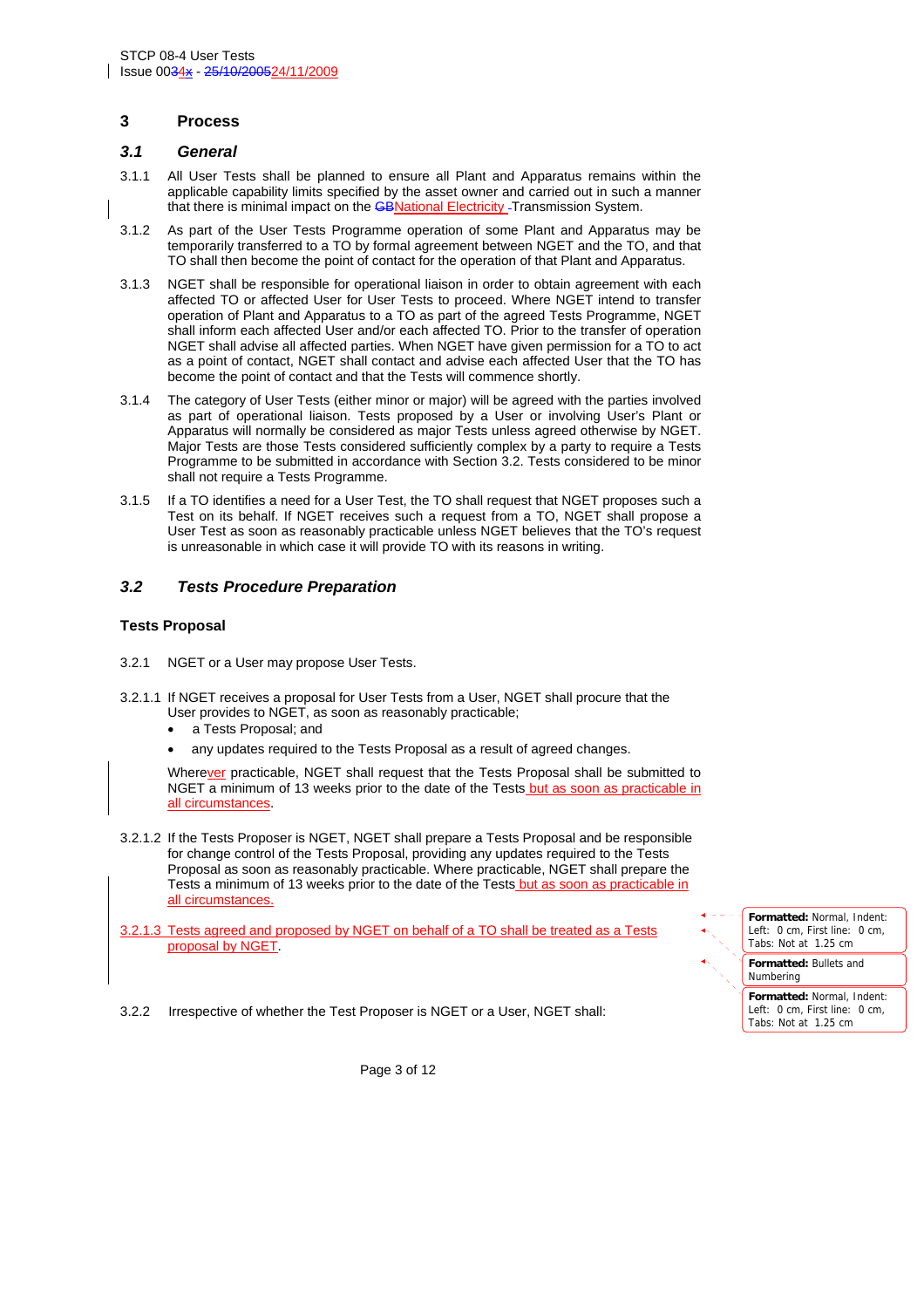- provide a copy of the Tests Proposal to each affected TO and/ or affected User as soon as reasonably practicable in accordance with this procedure. NGET shall use reasonable endeavours to ensure sufficient detail is included in the Tests Proposal to allow each party to assess the impact of the Tests Proposal;
- issue to each affected TO and/or affected User of a copy of all updates to the Tests Proposal as soon as reasonably practicable;
- liase with each affected User and/or affected TO to seek their agreement to the Tests Proposal and any updates thereof;
- 3.2.3 If the Tests Proposal is not acceptable to an affected User or an affected TO NGET may:
- 3.2.3.1 if the User Tests have been proposed by a User:
	- procure that that User submits a revised Tests Proposal to NGET as soon as reasonably practicable; and
	- re-issue the revised Tests Proposal to each affected TO and/or affected User as soon as reasonably practicable.
- 3.2.3.2 if the User Tests have been proposed by NGET, NGET shall revise and re-issue the Tests Proposal to each affected TO and/or affected User as soon as reasonably practicable.
- 3.2.4 In the event that a Tests Proposal cannot be agreed any Party may raise a Dispute.
- 3.2.5 On agreement of the Tests Proposal by all parties, NGET shall agree the Plant and Apparatus involved with each relevant TO. That TO shall submit an Outage request in accordance with STCP 11-1 Outage Planning and STCP 11-2 Outage Data Exchange. When a User's Plant and Apparatus is directly involved in the User Tests, NGET shall prepare and approve an Outage request with outline details of the User Tests for information purposes only.
- 3.2.6 Where:
	- no TO Plant and Apparatus is directly involved in the User Tests; or
	- the involvement of a TO is limited to providing resources; or
	- a TO is being made aware of the User Tests for information only,

NGET may choose to prepare and approve an Outage request with outline details of the User Tests for information purposes only.

#### **Tests Programme**

- 3.2.7 On agreement by all parties of a Tests Proposal for major Tests, a Tests Programme that includes, but is not limited, to the content shown in Appendix A shall be prepared:
- 3.2.7.1 If the Tests Proposer is a User, NGET shall procure that the User provides to NGET, as soon as reasonably practicable;
	- a Tests Programme; and
	- any updates required to the Tests Programme.

Page 4 of 12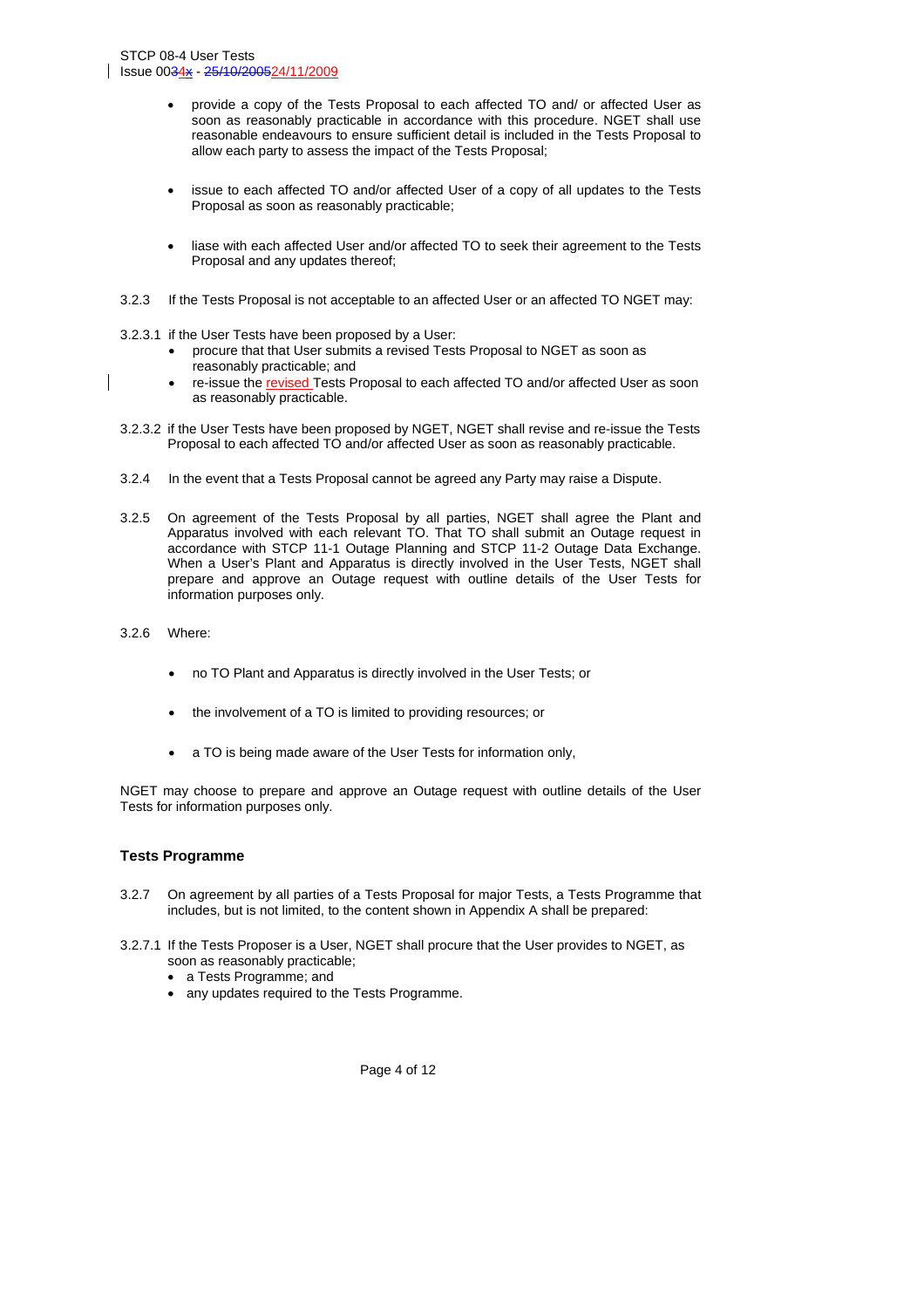- 3.2.7.2 If the Tests Proposer is  $NGET_{\overline{x}}$  then NGET shall prepare a Tests Programme and be responsible for **preparation and change control of the Tests Programme**, providing any updates required to the Tests Programme as soon as reasonably practicable.
- 3.2.8 Irrespective of whether a Tests Programme is prepared by NGET or a User , NGET shall:
	- provide a copy of the draft Tests Programme to each affected TO and/ or affected User as soon as reasonably practicable. NGET shall endeavour to ensure sufficient detail is included in the Tests Programme to allow each party to assess the impact of the Tests Programme on their equipment.
	- issue, as soon as reasonably practicable, to each affected TO and/or affected User of a copy of all updates to the Tests Programme.
	- liase with each affected User and/or affected TO to seek their agreement to the Tests Programme and any updates thereof.
- 3.2.9 NGET and each affected TO shall assess the implications of the Tests Programme. NGET shall assess the *GBNational Electricity* - Transmission System implications and each TO shall assess the implications of the Tests Programme on that TO's assets and advise NGET of any asset- related issues. NGET and the TO shall agree any changes required to the Tests Programme. NGET will liase with each affected User and/or affected TO and confirm their agreement to the Tests Programme changes.
- 3.2.10 If the Tests Programme is not acceptable to an affected User or an affected TO then NGET shall require the Tests Proposal to be revised in accordance with any agreed changes and resubmitted as soon as reasonably practicable in accordance with this procedure
- 3.2.10.1 If the User Tests have been proposed by a User, NGET shall:
	- procure that the User submits a revised Tests Programme with any agreed changes to NGET, as soon as reasonably practicable; and
	- re-issue the Tests Programme to each affected TO and/or affected User as soon as reasonably practicable.
- 3.2.10.2 If the User Tests have been proposed by NGET<sub>7</sub> then NGET shall revise and re-issue the Tests Programme to each affected TO and/or affected User as soon as reasonably practicable.
	- 3.2.11 When all issues raised have been addressed to the reasonable satisfaction of all parties the agreed Tests Programme shall be issued by NGET to each affected TO and/or affected User. This shall normally be at least 15 Business Days prior to the commencement date of Tests, unless otherwise agreed.
	- 3.2.12 In the event that NGET is informed that a party has identified a need for essential changes to the agreed Tests Programme, NGET shall inform the relevant TO as soon as reasonably practicable. NGET shall then obtain a copy of the amended Tests Programme in accordance with paragraph 3.2.10. Any essential changes made shall be agreed and acknowledged by NGET and each affected TO and NGET shall liase with each affected User and/or affected TO to obtain their agreement to the Tests Programme changes.
	- 3.2.13 In the event that a Tests Programme cannot be agreed any Party may raise a Dispute.
	- 3.2.14 In the event that that there is a Dispute regarding the acceptability or otherwise of a Tests Programme or associated Outage the Tests shall not take place until the Dispute has been resolved.

Page 5 of 12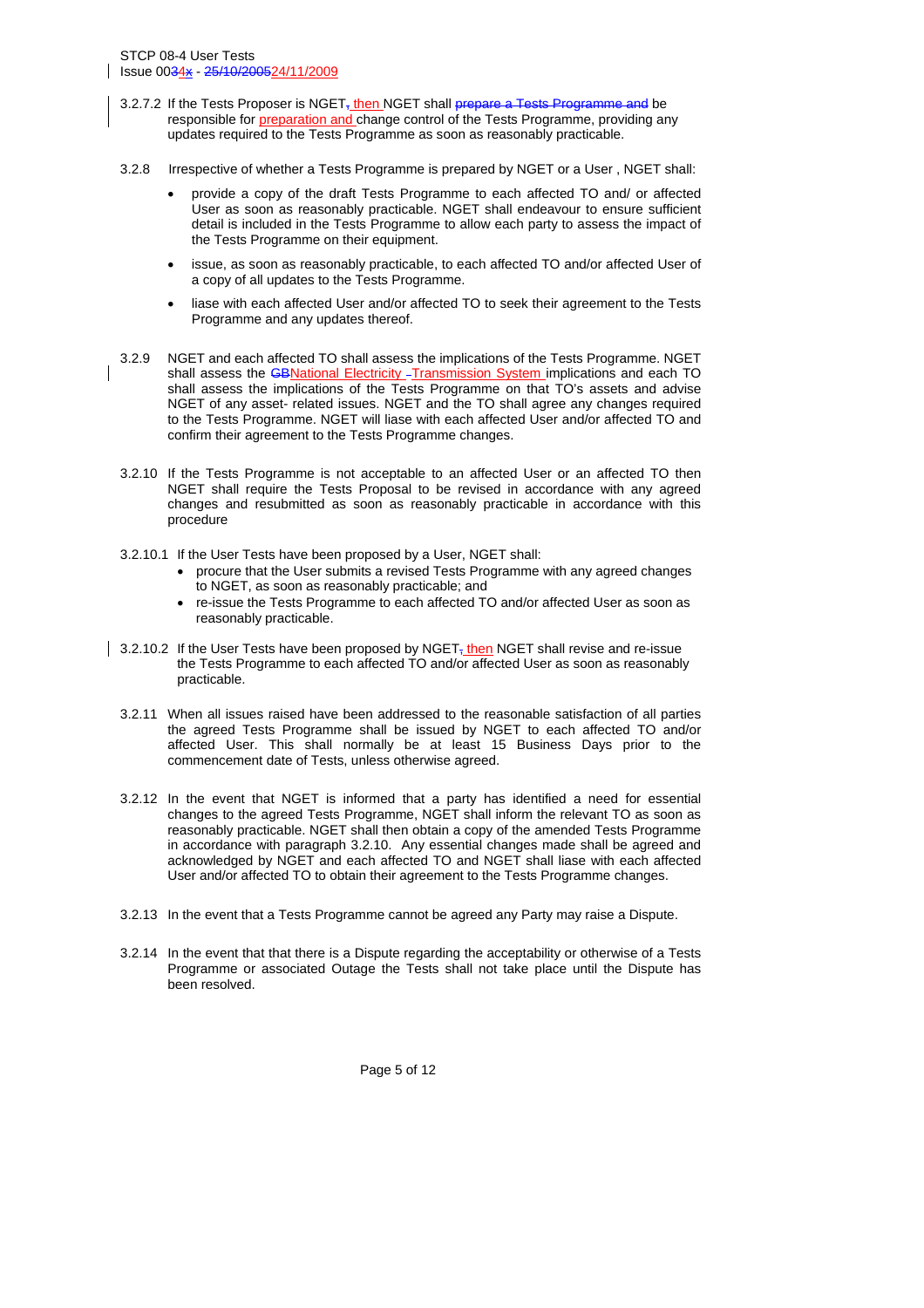#### **Planning Process Associated with Tests Requirements**

- 3.2.15 NGET shall liase with each affected TO to confirm that all relevant Outage requests have been included in the Outage Plan.
- 3.2.16 NGET shall assess the GBNational Electricity Transmission System implications of the User Tests (including the proposed time, date and extent of the Tests Proposal). NGET shall liase with and co-ordinate the response from each affected User and affected TO. Each affected TO shall assess the asset implications of the User Tests. The TO and NGET shall agree the acceptability or otherwise of the User Tests as part of normal operational liaison.
- 3.2.17 NGET and each affected TO shall use reasonable endeavours to ensure sufficient information is exchanged and facilities are provided, where reasonably requested, to support the planning and implementation of the User Tests and ensure that System conditions for the period of the Tests can be sufficiently modelled and monitored. NGET shall be responsible for obtaining information reasonably requested by the TO from a User.
- 3.2.18 Prior to commencement of the Tests, the viability of the Tests' requirements shall be regularly reviewed by NGET, the User and the TO and the Tests may be subject to a delay at any time. Where Tests are delayed the process to agree any alternative arrangements must follow the process outlined in this procedure. NGET shall be responsible for keeping the TO informed of any delays associated with or advised by other parties.
- 3.2.19 The TO shall confirm the asset Operational Capability Limits and notify NGET of any Services Reduction Risks on assets associated with the proposed User Tests.

#### **Operational Process**

- 3.2.20 NGET shall be responsible for operational liaison in order to obtain agreement from an affected User or affected TO for the Tests to proceed in the Control Phase.
- 3.2.21 The Tests shall be carried out in accordance with the requirements of STCP 1-1 Operational Switching and the Tests Programme. NGET shall inform each affected User and/ or each affected TO at the start of User Tests.
- 3.2.22 NGET shall co-ordinate the User Tests. Where operation of Plant and Apparatus is transferred to the TO as part of the agreed Tests Programme NGET shall inform each affected User and/or each affected TO prior to the transfer of operation.
- 3.2.23 When User Tests have commenced, if any party identifies a change in System, site or Test conditions that could affect or invalidate the User Tests or have an Operational Effect, that party shall inform NGET. NGET shall inform all other affected parties as soon as reasonably practicable. The User Tests shall be suspended until all parties involved have assessed the implications of the change in System, site or Tests conditions. Where operation of Plant and Apparatus had been transferred to the TO this shall be transferred back to NGET. NGET shall co-ordinate any communications with each affected User or affected TO on agreement reached to complete, delay or cancel the Tests Programme and inform of the transfer of operation of Plant and Apparatus back to NGET.

Page 6 of 12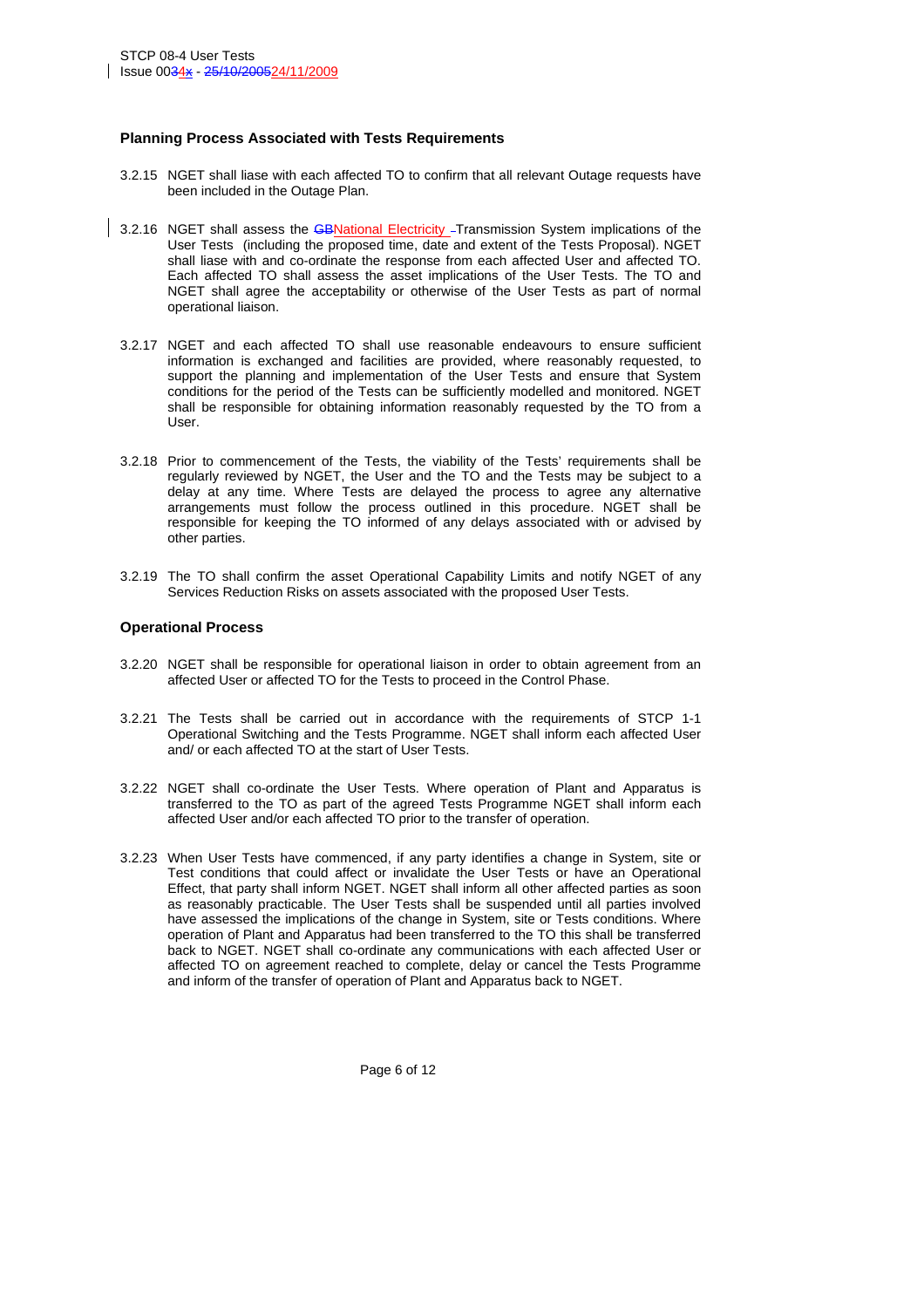STCP 08-4 User Tests Issue 0034x - 25/10/200524/11/2009

- 3.2.24 Tests may be suspended or cancelled by any party during periods of predicted or actual local adverse weather conditions. The TO shall be made aware by NGET as soon as reasonably practicable of any request by any party for suspension or cancellation of Tests.
- 3.2.25 In the event of a failure of communications between the TO and NGET or the Tests site during User Tests then the Tests Programme shall be suspended on completion of the agreed instruction until satisfactory communications are restored and agreement is reached with all affected parties to continue with the Tests Programme.
- 3.2.26 When User Tests are complete or operation of Plant and Apparatus is transferred back to NGET due to a suspension or cancellation of Tests NGET shall inform any affected User or affected TO as soon as reasonably practicable.

#### **4 Other Considerations**

- 4.1.1 User Tests shall normally only be carried out by NGET or a User on Plant and Apparatus in operational service when the results of off-load Tests would not be sufficiently rigorous in the reasonable opinion of either party to confirm the continued satisfactory performance of the Plant or Apparatus involved.
- 4.1.2 NGET and the relevant TO shall give consideration to relevant existing operating restrictions or notified Services Reductions or Services Reduction Risks when evaluating a Tests Proposal or Tests Programme.
- 4.1.3 No User Tests shall take place that could result in operation of an Operational Intertripping scheme unless this is the stated purpose of the Tests and agreement has been reached with all affected parties.
- 4.1.4 Where testing of an Operational Intertripping scheme is not the stated purpose of testing then no Tests shall take place involving a circuit associated with an Operational Intertripping scheme unless the Operational Intertripping scheme is not required in service in the opinion of NGET for the duration of the Tests. The scheme must be deselected from service by a means agreed with all affected parties.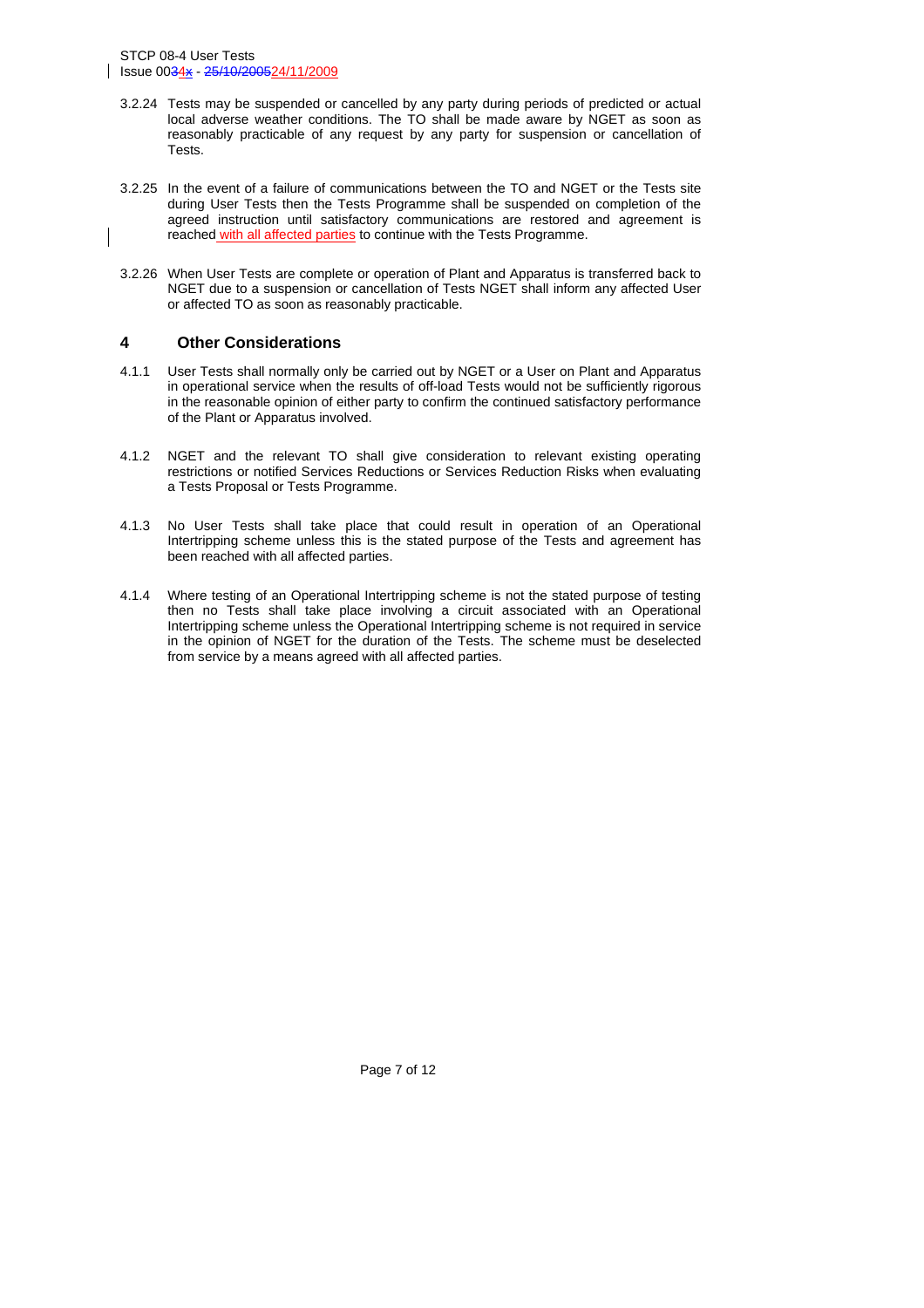### *Appendix A: Swimlanes*

Note that the Process Diagrams shown in this Appendix A are for information only. In the event of any contradiction between the process represented in this Appendix and the process described elsewhere in this STCP, then the text elsewhere in this STCP shall prevail.



Page 8 of 12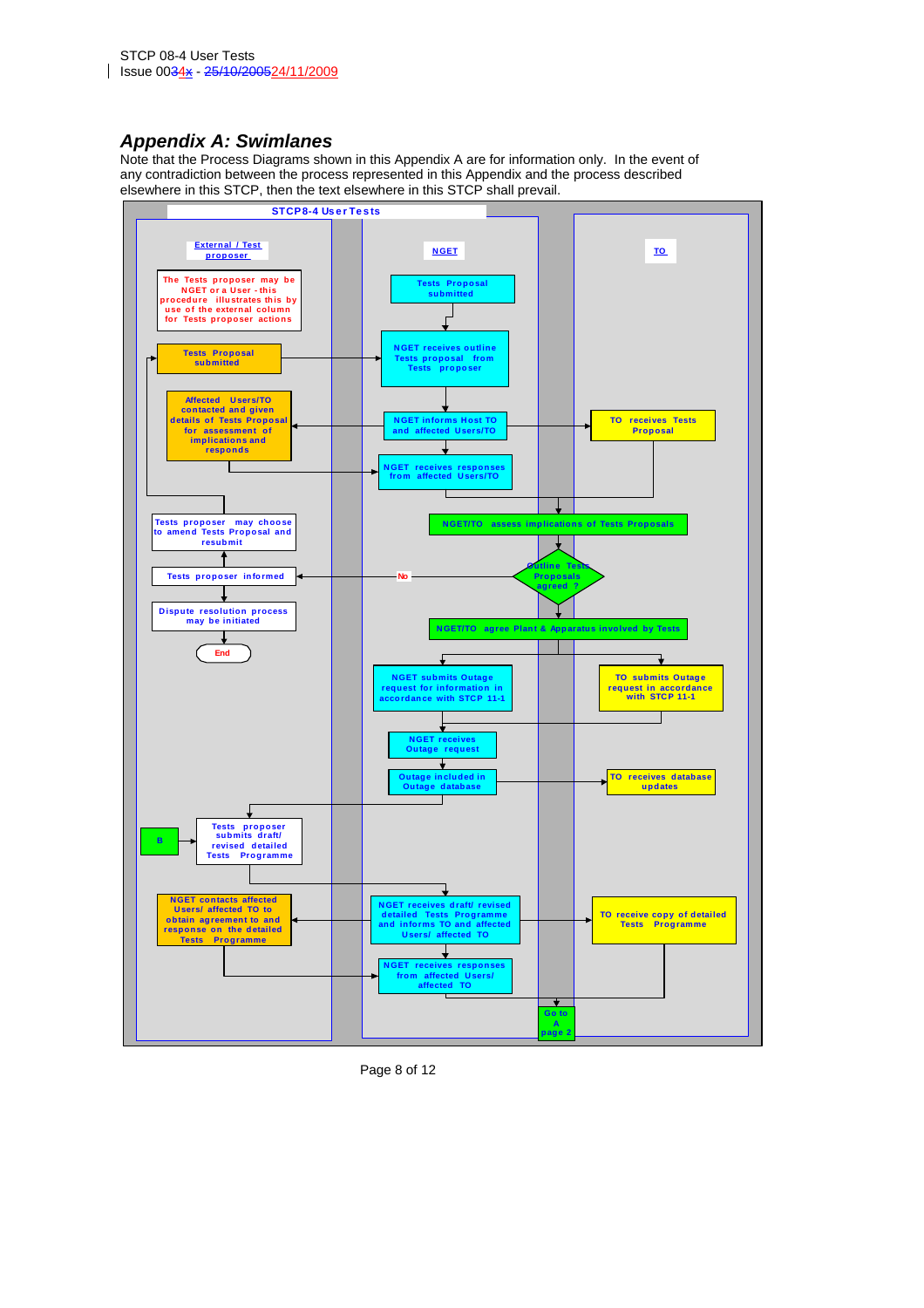STCP 08-4 User Tests Issue 0034x - 25/10/200524/11/2009

 $\mathsf{l}$ 



Page 9 of 12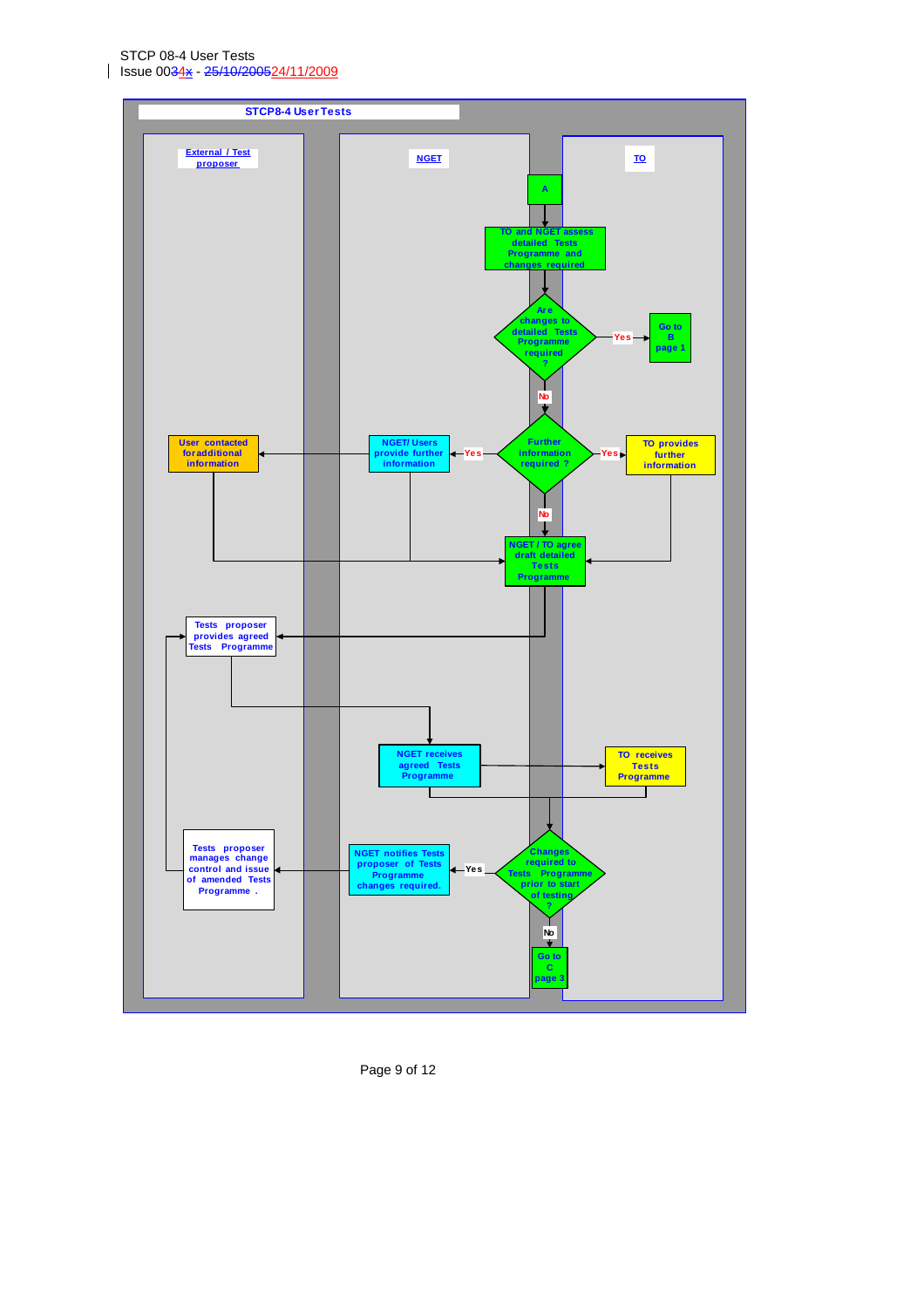STCP 08-4 User Tests Issue 0034x - 25/10/200524/11/2009



Page 10 of 12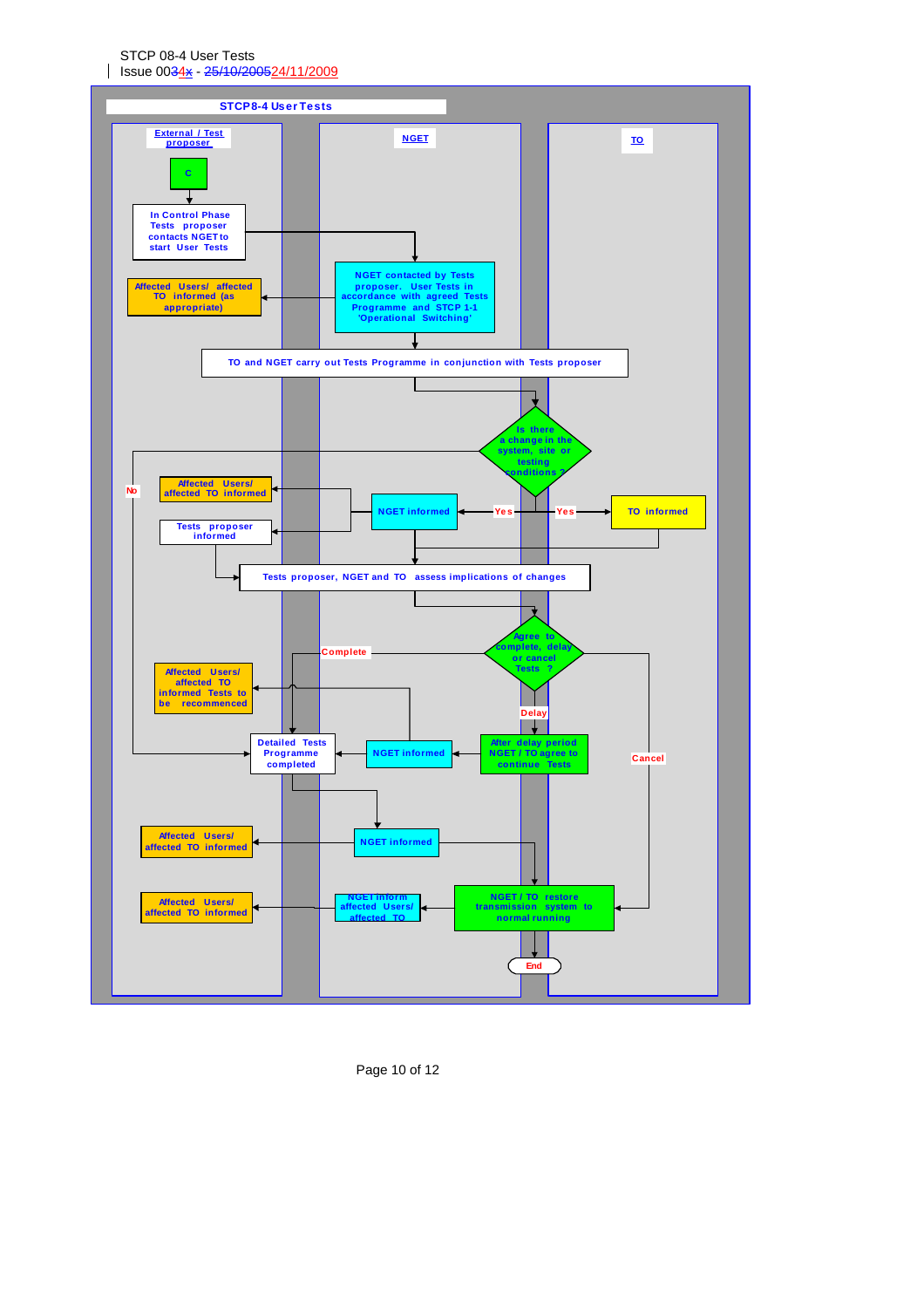## *Appendix B: Test Programme contents*

- B.1 A Tests Programme for major testing shall :-
	- B.1.1 Have a unique identifier allocated by the Tests Proposer and indicate the current version and issue number.

<u>Liberatu</u>

- B.1.2 Define the means of communication between all parties involved in the Tests.
- B.1.3 Follow an agreed change control process for changes to the Tests Programme.
- B.1.4 Specify any associated documentation and diagrams forming part of the Tests Programme and these shall be accessible to all recipients of the Tests Programme.
- B.1.5 Identify any Plant and Apparatus subject to the Tests and any other Plant and Apparatus that could be affected.
- B.1.6 Identify any Operational Effects or potential Operational Effects associated with the Tests.
- B.1.7 Identify any Services Reductions or Services Reduction Risks associated with the Tests.
- B.1.8 Outline the initial conditions of the Plant and Apparatus subject to the Tests.
- B.1.9 Detail any temporary protection required for the purposes of the Tests together with the settings applied.
- B.1.10 Provide a detailed Tests schedule with location, action, any expected result and/or Operational Effect identified for each item of the Tests Programme.
- B.2 For complex Tests breakpoints should be identified where the Tests Programme can be suspended and restarted without undue risk and with minimum disruption.